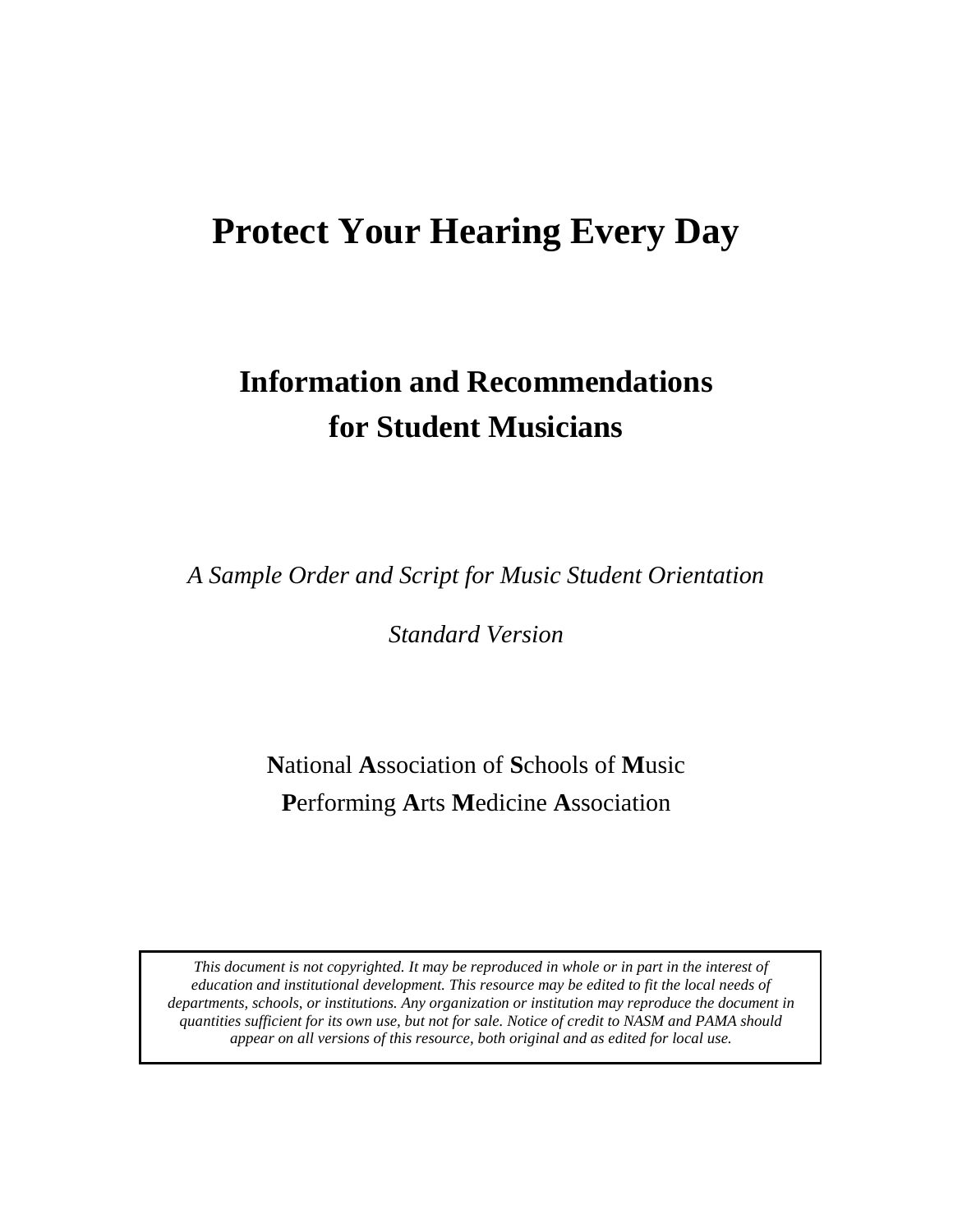## **Protect Your Hearing Every Day A Sample Order and Script for Music Student Orientation**

#### **How to Conduct Your Own Music Student Orientation**

NASM and PAMA have created a sample order and script for addressing issues of hearing health during orientation for music students. We encourage you to revise this script to fit the needs of your department, school, or institution. The actual words of this presentation are not as important as the content itself, so feel free to be creative and write your own script.

This information may be presented as part of a larger orientation or as an individual orientation session focused solely on issues of hearing health. It may also be presented by faculty members as part of the early instruction of an introductory music class.

The orientation may be supplemented by the presence of a medical professional with in-depth knowledge of hearing health. A medically oriented presentation may be substituted for the sections of this script on permanent and temporary noise-induced hearing loss.

We also recommend:

- Providing information on institutional hearing health policies, protocols, and facilities.
- Creating a [handout for students](https://nasm.arts-accredit.org/wp-content/uploads/sites/2/2016/02/5a_NASM_PAMA-Student_Information_Sheet-Standard.pdf) that addresses the basics of hearing health.
- Directing students to research holdings at your institution's library.
- If applicable, providing information on the institution's health center or affiliated hospital.

This information is important to your students. We wish you the best as you share it with them.

**Before proceeding, please read the [Web Site Introduction,](https://nasm.arts-accredit.org/publications/brochures-advisories/nasm-pama-hearing-health/) especially the disclaimers and reproductions sections. The text of the Web Site Introduction is an integral part of this document.**

**Please note:** Information in this Web resource is subject to change at any time without prior notice.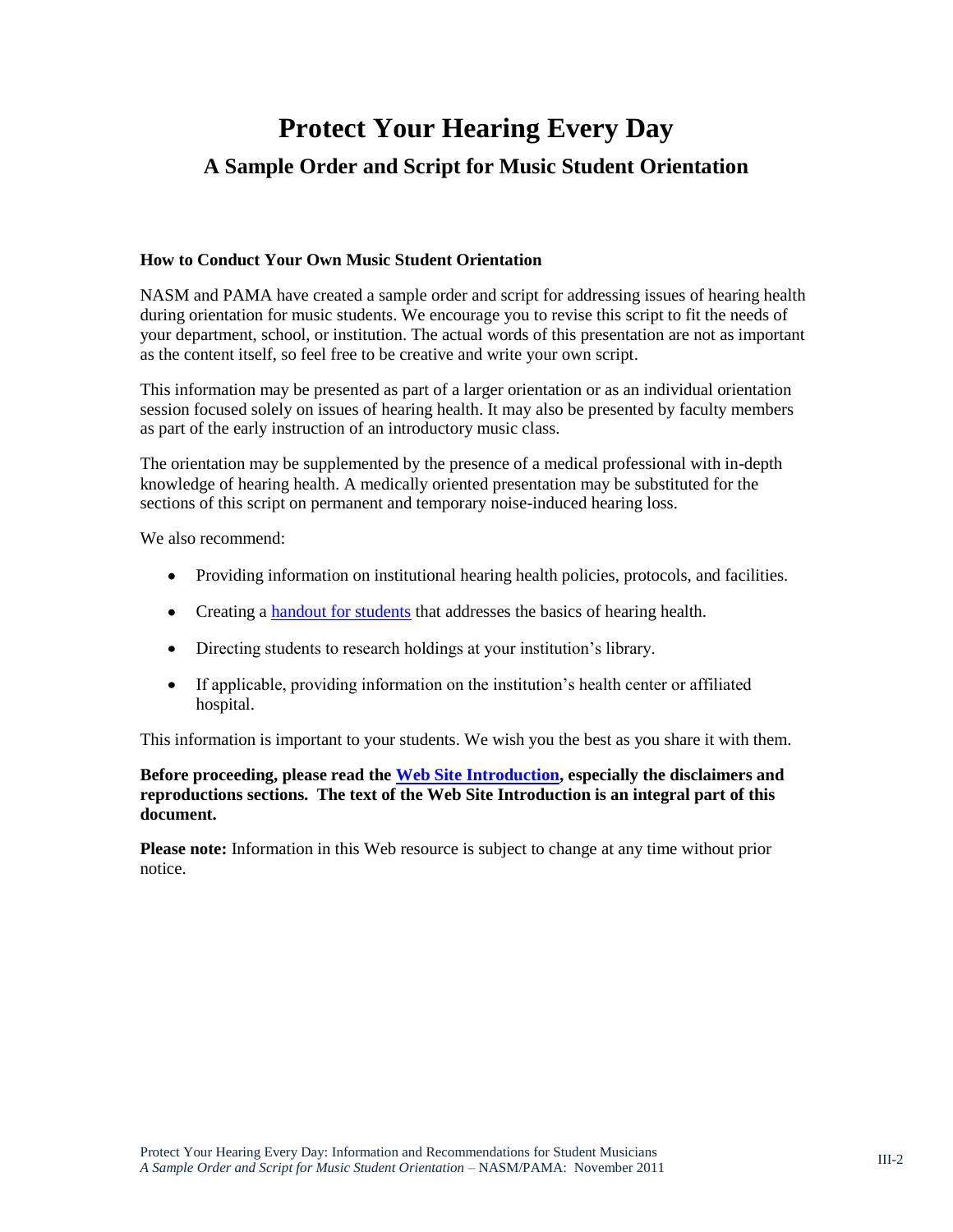### **Protect Your Hearing Every Day**

### **A Sample Order and Script for Music Student Orientation**

#### **Introduction**

In working toward a degree in music, you are joining a profession with a long and honored history. Part of the role of any professional is to remain in the best condition to practice the profession.

For all of you, as aspiring musicians, this involves safeguarding your hearing health. Whatever your plans after graduation – whether they involve playing, teaching, producing, or simply enjoying music – you owe it to yourself and your fellow musicians to do all you can to protect your hearing.

As you may know, certain behaviors and your exposure to certain sounds can, over time, damage your hearing.

You may be young now, but you're never too young for the onset of hearing loss. In fact, in most cases, noise-related hearing loss doesn't develop overnight. (Well, some does, but we'll address that issue later in our presentation.) As I was saying, the majority of noise-induced hearing loss happens gradually.

So the next time you find yourself blasting music through those tiny earbuds of your iPod or turning up the volume on your amp, ask yourself, "Am I going to regret this someday?" You never know; you just might. And as a musician, you cannot afford to risk it.

The bottom line is this: If you're serious about pursuing a career in music, you need to protect your hearing. The way you hear music, the way you recognize and differentiate pitch, the way you play music; all are directly connected to your hearing. Do yourself a favor: protect it. I promise you won't regret it.

#### **Disclaimer**

Okay, first a quick disclaimer. The information in this presentation is generic and advisory in nature. It is not a substitute for professional, medical judgments or advice. It should not be used as a basis for medical treatment. If you are concerned about your hearing or think you may have suffered hearing loss, consult a licensed medical professional.

We can help you in so far as we can refer you to the health center on campus. The health center staff will take it from there.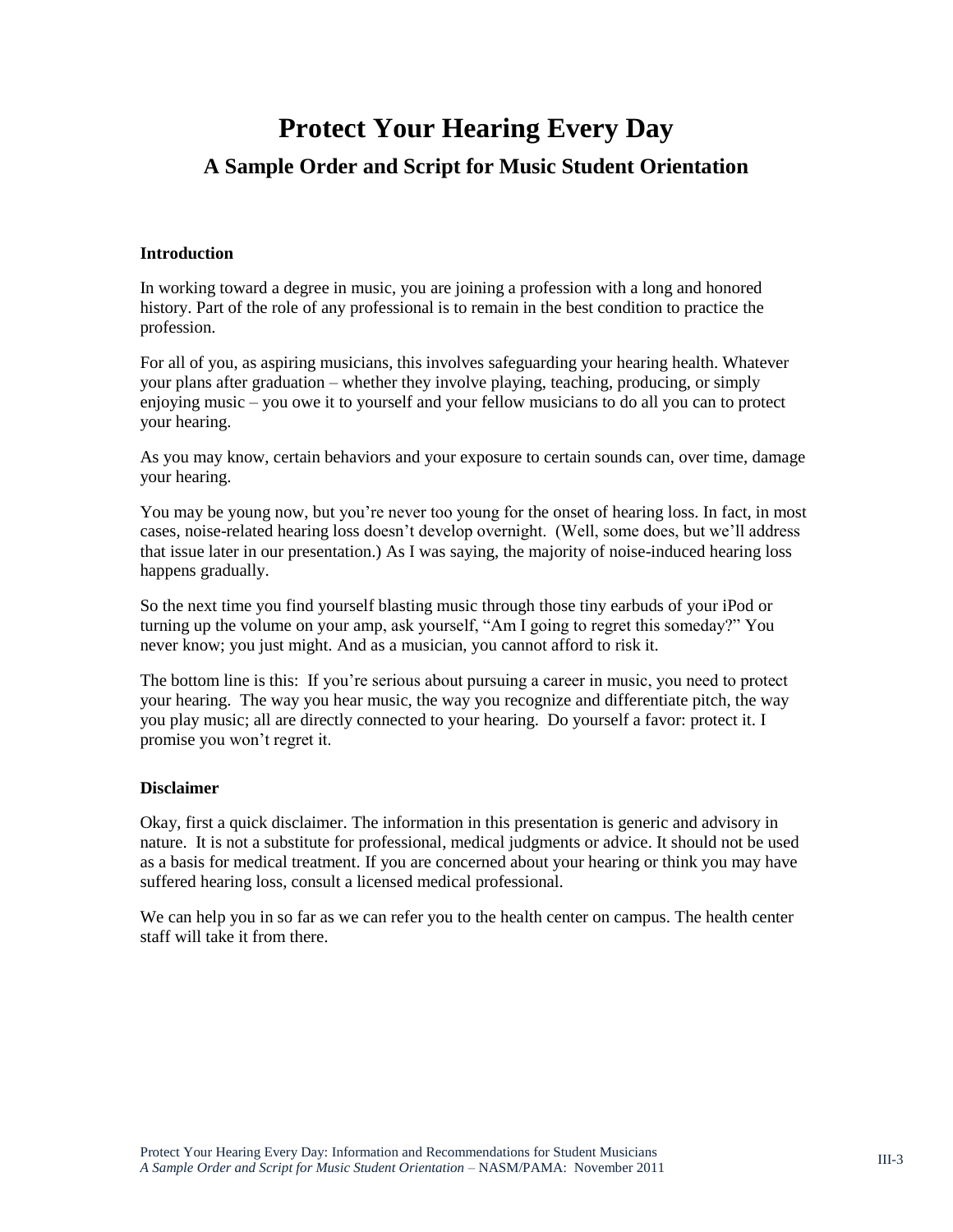#### **Purpose of this Presentation**

The purpose of our presentation is to share with you some information on hearing health and hearing loss and let you know about the precautionary measures that all of us should practice daily.

#### **Music and Noise**

Throughout our presentation we'll be referring to "noise-induced" hearing loss. You may be wondering why we're referring to music—this beautiful form of art and self-expression—as **"noise."**

Here's why: What we know about hearing health comes from medical research and practice. Both are based in science where "noise" is a general term for sound. Music is simply one kind of sound. Obviously, there are thousands of others. In science-based work, all types of sound, including music, are regularly categorized as different types of **noise**.

Terminology aside, it's important to remember this fundamental point: A sound that it too loud, or too loud for too long, is dangerous to hearing health, no matter what kind of sound it is or whether we call it noise, music, or something else.

Music itself is not the issue. Loudness and its duration are the issues. Music plays an important part in hearing health, but hearing health is far larger than music.

All of us, as musicians, are responsible for our art. We need to cultivate a positive relationship between music and our hearing health. Balance, as in so many things, is an important part of this relationship.

#### **Noise-Induced Permanent Hearing Loss**

Let's first turn to what specialists refer to as "noise-induced permanent hearing loss."

The ear is made up of three sections, the outer, middle, and inner ear. Sounds must pass through all three sections before sending signals to the brain.

Here's the simple explanation of how we experience sound:

Sound, in the form of sound waves, enters the outer ear. These waves travel through the bones of the middle ear. When they arrive in the inner ear, they are converted into electrical signals that travel via neural passages to the brain. It is then that you experience "hearing" the sound.

Now, when a **loud** noise enters the ear, it poses a risk to the ear's inner workings.

For instance, a very loud sound, an explosion, for example, or a shotgun going off at close range, can actually dislodge the tiny bones in the middle ear, causing conductive hearing loss, which involves a reduction in the sound level experienced by the listener and a reduction in the listener's ability to hear faint sounds. In many cases, this damage can be repaired with surgery. But loud noises like this are also likely to send excessive sound levels into the inner ear, where permanent hearing damage occurs.

The inner ear, also known as the **cochlea**, is where most hearing-loss-related ear damage tends to occur. Inside the cochlea are tiny hair cells that are responsible for transmitting sound waves to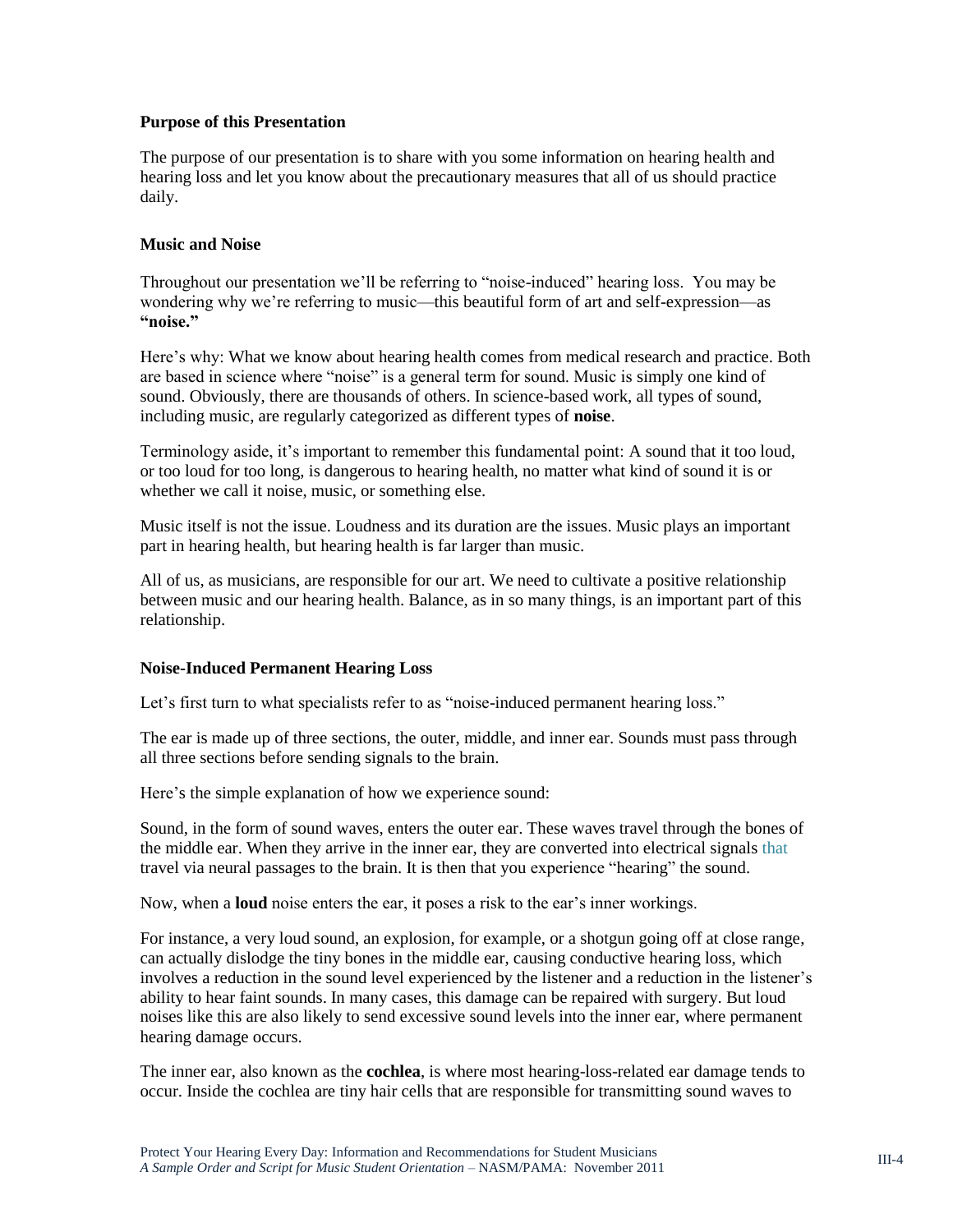the brain. When a loud noise enters the inner ear, it can damage the hair cells, thus impairing their ability to send neural impulses to the brain.

The severity of a person's noise-induced hearing loss depends on the severity of the damage to these hair cells. The extent of the damage to these cells is normally related to the **length** and **frequency** of a person's exposure to loud sounds **over long periods of time**.

Because noise-induced hearing loss is painless, you may not realize that it's happening at first. Then suddenly one day you'll realize that you're having more and more trouble hearing high frequency sounds – the ones that are the most high-pitched. If you don't start to take precautions then, your hearing loss may eventually also affect your ability to perceive both speech sounds and music.

It is very important to understand that these hair cells in your inner ear cannot regenerate. Any damage done to them is permanent. At this time, there is simply no way to repair or undo the damage.

#### **Noise-Induced Temporary Hearing Loss**

Now it's also important to note that not all noise-induced hearing loss is necessarily permanent. Sometimes, after continuous, prolonged exposure to a loud noise, we may experience what's called "noise-induced temporary hearing loss."

During temporary hearing loss, known as **Temporary Threshold Shift (TTS)**, hearing ability is reduced. Outside noises may sound fuzzy or muted. Normally, this lasts no more than 16 to 18 hours, at which point your hearing levels will return to normal.

Often during this Temporary Threshold Shift, people will experience tinnitus, a medical condition characterized by a ringing, buzzing, or roaring in the ears. Tinnitus may last only a few minutes, but it can also span several hours, or, in extreme instances, last indefinitely.

Also, if you experience a series of temporary hearing losses, you may be well on the way to permanent damage sometime in the future.

#### **Noise Levels and Risk**

Now, how do you know when a noise or sound is too loud—when it's a threat to your hearing health? Most experts agree that prolonged exposure to any noise or sound over **85 decibels** can cause hearing loss. You may have seen decibels abbreviated "little 'd,' big 'B.'" They are the units we use to measure the intensity of a sound.

Two important things to remember:

- 1. The longer you are exposed to a loud noise, the greater the potential for hearing loss.
- 2. The closer you are to the source of a loud noise, the greater the risk that you'll experience some damage to your hearing mechanisms.

At this point, it helps to have some frame of reference. How loud are certain noises?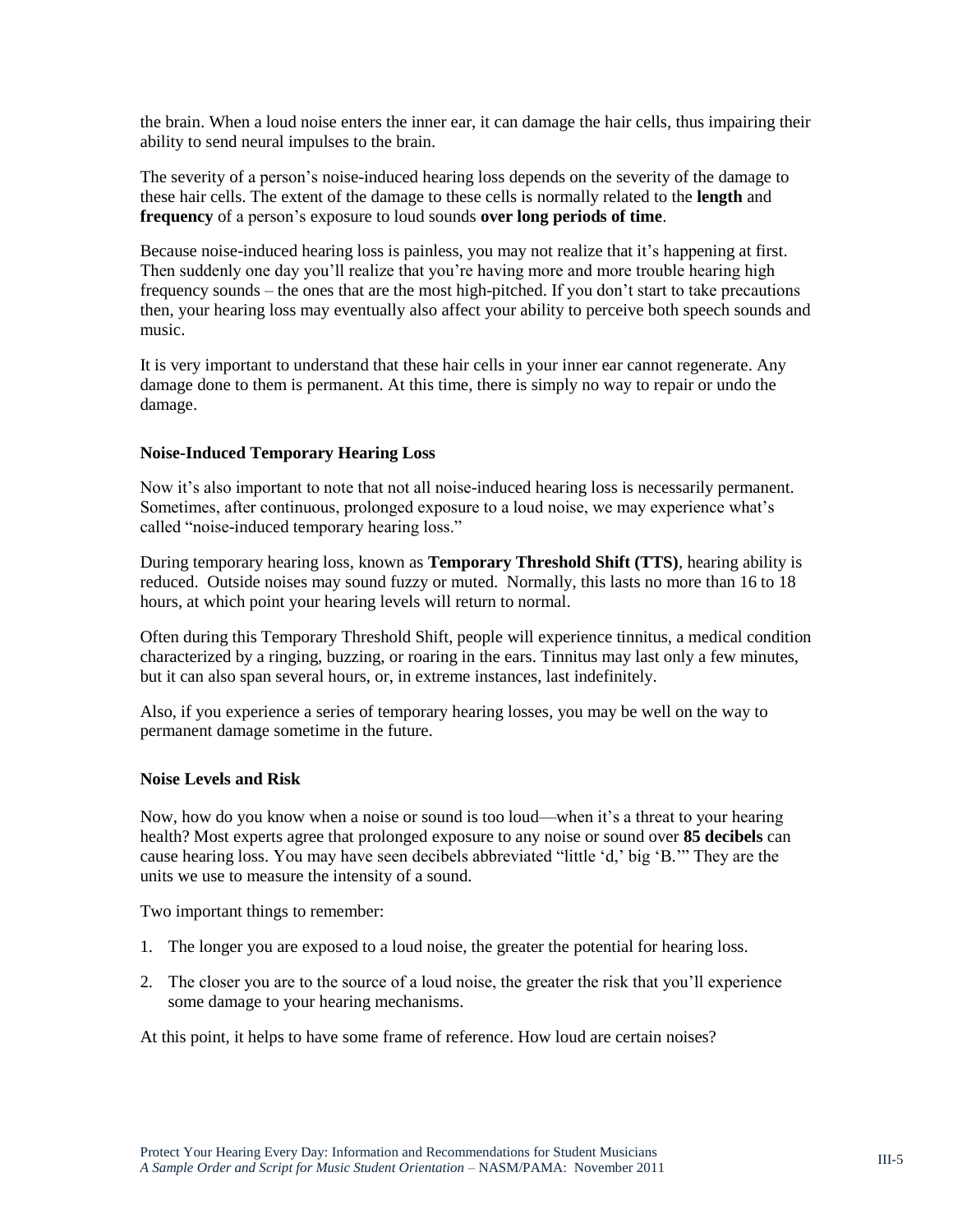Consider these common sounds, their corresponding decibel levels, and the recommended maximum exposure times established by the National Institute for Occupational Safety and Health (NIOSH), a branch of the Centers for Disease Control and Prevention (CDC).

A whisper is 30 dB. There's no risk involved at this level of sound intensity.

Your average conversation is around 60dB. Again, there's no risk.

An alarm clock is 80 dB. No real risk, but it would certainly be annoying if you listened to it for very long.

85 dB is the magic number. Sounds above the **85 dB threshold** pose a potential threat to your hearing.

Blenders, food processers, blow-dryers, and the subway come in at 90 dB. The recommended maximum exposure time for 90 dB sounds is around 2 hours.

MP3 players at full volume, lawnmowers, and snowblowers come in at 100 dB. The recommended maximum exposure time for these items is 15 minutes.

Now, before you get too worried and give up mowing the lawn, remember, there are ways to reduce your exposure.

For instance, turn down the volume on your MP3 player. Did you know that normally, MP3 players generate about 85 dB at one-third of their maximum volume, 94 dB at half volume, and 100 dB or more at full volume? Translated into daily exposure time, according to NIOSH standards, 85 dB equals 8 hours, 94 dB equals 1 hour, and 100 dB equals 15 minutes. Do yourself a favor, and be mindful of your volume.

Also, remember to wear a pair of earplugs or earmuffs when you mow the lawn or when you use a snowblower.

Here are some other figures for you:

Rock concerts, certain sporting events, and power tools come in at 110 dB. At full volume, the recommended maximum exposure time is 2 minutes. (Again, remember there are precautions you can take!)

Jet planes at take-off – 120 dB

Sirens, race cars, and jackhammers – 130 dB

Gun shots and fireworks at close range – 140 dB

When you're dealing with sounds like these, those that produce between 120 and 140 dB, you're putting yourself at risk for almost immediate damage. At these levels, it is imperative that you utilize protective ear-coverings. Better yet, if it's appropriate, avoid your exposure to these sounds altogether.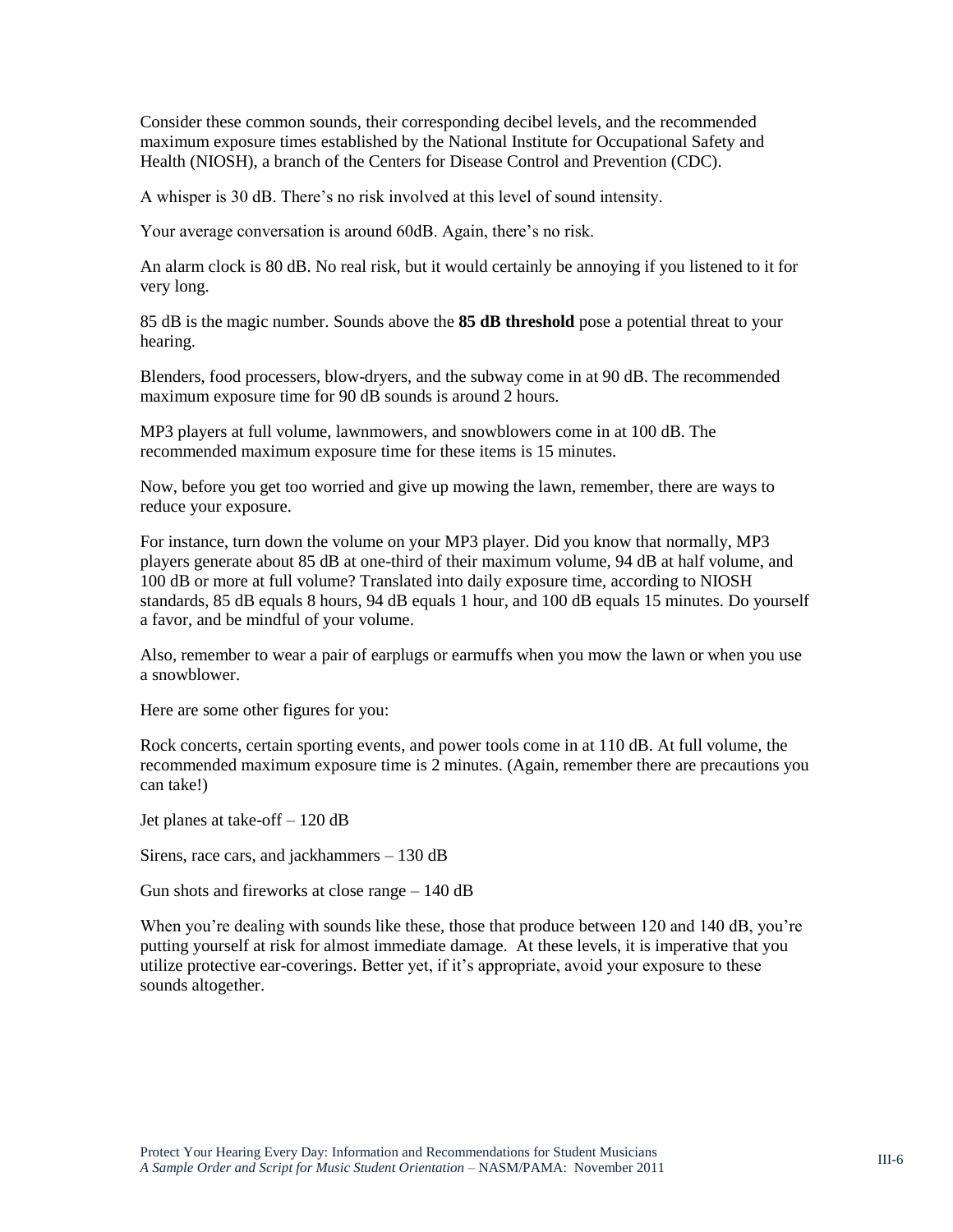#### **Musicians and Noise-Induced Hearing Loss**

Nowadays, more and more is being written about the sound levels of certain musical groups. It's no secret that many rock concerts expose performers and audiences to dangerously high levels of noise. The ringing in your ears after a blaring rock concert can tell you that. But now professional and college music ensembles are receiving attention.

It's true that musicians are exposed to elevated levels of sound when they rehearse and perform music. But that doesn't equal automatic risk for hearing loss.

Take for instance a typical practice session on the piano. When taken at close range to the instrument over a limited period of time, a sound level meter fluctuates between a reading of 60 and 70 decibels. That's similar in intensity to your average conversation (60dB). There will, of course, be moments when the music peaks and this level rises. But these moments are not sustained over several hours. At least not under normal practice conditions.

While the same is true for most instruments, it is important to understand that certain instrumental sections tend to produce higher sound levels. Sometimes these levels relate to the piece of music being performed and to notational requirements (*pianissimo, fortissimo)*; other times, these levels are what naturally resonate from the instrument.

For example, string sections tend to produce decibel levels on the lower end of the spectrum, while brass, percussion, and woodwind sections generally produce decibel levels at the higher end of the spectrum.

What's important is that you are mindful of the overall volume of your instrument and of those around you. If you're concerned about volume levels, share your concerns with your instructor.

#### **Mindful Listening**

Now, let's talk about how you can be proactive when it comes to music and hearing loss.

It's important to think about the impact noise can have on your hearing health when you:

- 1. Attend concerts;
- 2. Play your instrument;
- 3. Adjust the volume of your car stereo;
- 4. Listen to your radio, CD player, and MP3 player.

Here are some simple ways to test if the music is too loud:

It's too loud (and too dangerous) when:

- 1. You have to raise your voice to be heard.
- 2. You can't hear someone who's 3 feet away from you.
- 3. The speech around you sounds muffled or dull after you leave a noisy area.
- 4. You experience tinnitus (pain, ringing, buzzing, or roaring in your ears) after you leave a noisy area.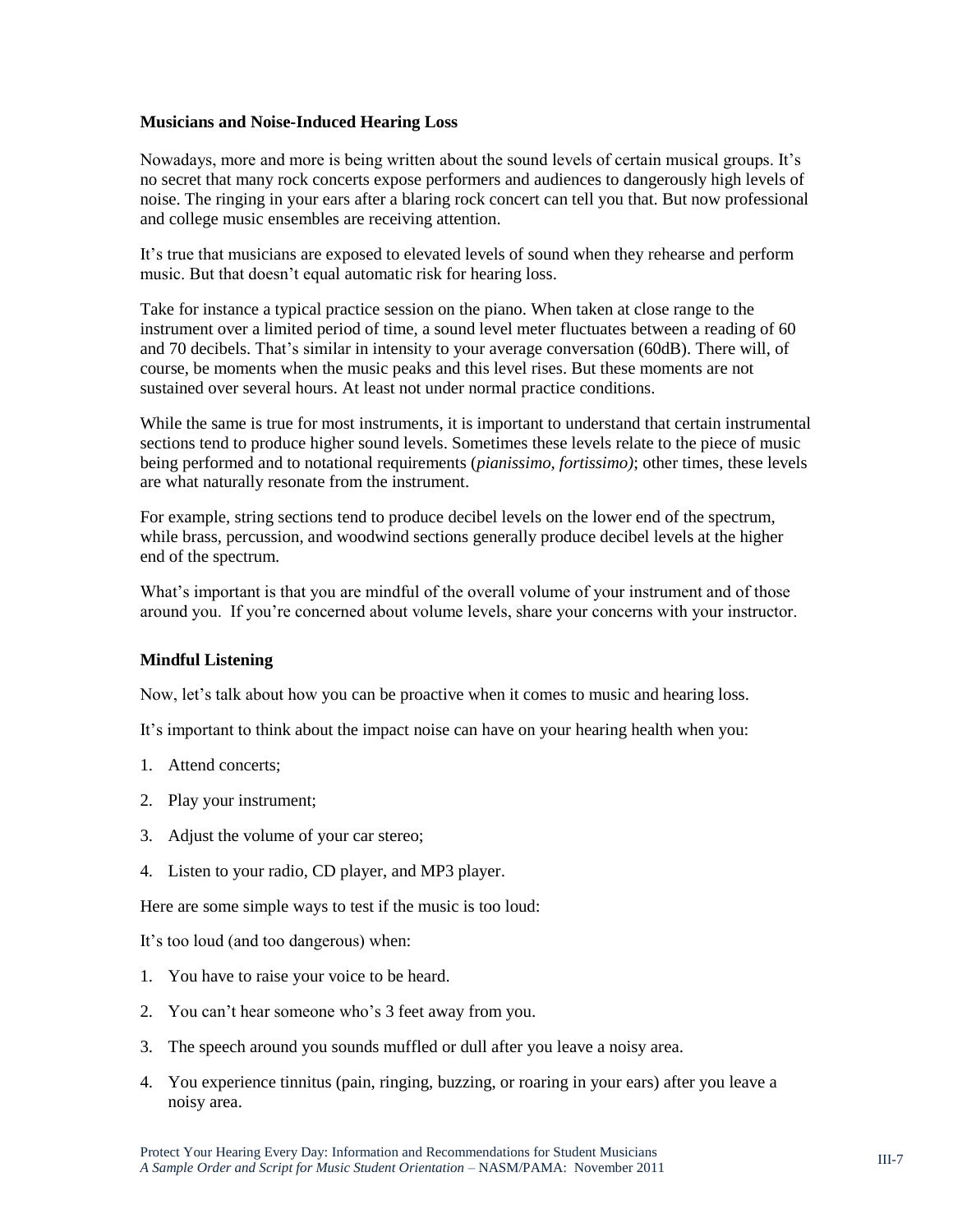#### **Evaluating Your Risk for Hearing Loss**

When evaluating your risk for hearing loss, ask yourself the following questions:

- 1. How frequently am I exposed to noises and sounds above 85 decibels?
- 2. What can I do to limit my exposure to such loud noises and sounds?
- 3. What personal behaviors and practices increase my risk of hearing loss?
- 4. How can I be proactive in protecting my hearing and the hearing of those around me?

#### **Basic Protection for Musicians**

As musicians, it's vital that you protect your hearing whenever possible.

Here are some simple ways to reduce your risk of hearing loss:

- 1. When possible, avoid situations that put your hearing health at risk.
- 2. Refrain from behaviors that could compromise your hearing health and the health of others.
- 3. If you're planning to be in a noisy environment for any significant amount of time, try to maintain a reasonable distance from the source of the sound or noise. In other words, there's no harm in enjoying a fireworks display, so long as you're far away from the launch point.
- 4. When attending loud concerts, be mindful of the location of your seats. Try to avoid sitting or standing too close to the stage or to the speakers, and use earplugs.
- 5. Keep the volume of your music and your listening devices at a safe level.
- 6. Remember to take breaks during a rehearsal. Your ears will appreciate this quiet time.
- 7. Use earplugs or other protective devices in noisy environments and when using noisy equipment.

#### **Future Steps**

Now that we've shared with you some of the basics of hearing health and hearing loss prevention, we encourage you to keep learning. Do your own research. There's a wealth of information out there, and it's yours to discover.

#### **Conclusion**

We hope our presentation has made you think more carefully about your own hearing health. Just remember that all the knowledge in the world is no match for personal responsibility. We've given you the knowledge and the tools; now it's your turn. You are responsible for your exposure to all sorts of sounds, including music. Your day-to-day decisions have a great impact on your hearing health, both now and years from now.

Do yourself a favor. Be smart. Protect your precious commodity. Protect your hearing ability.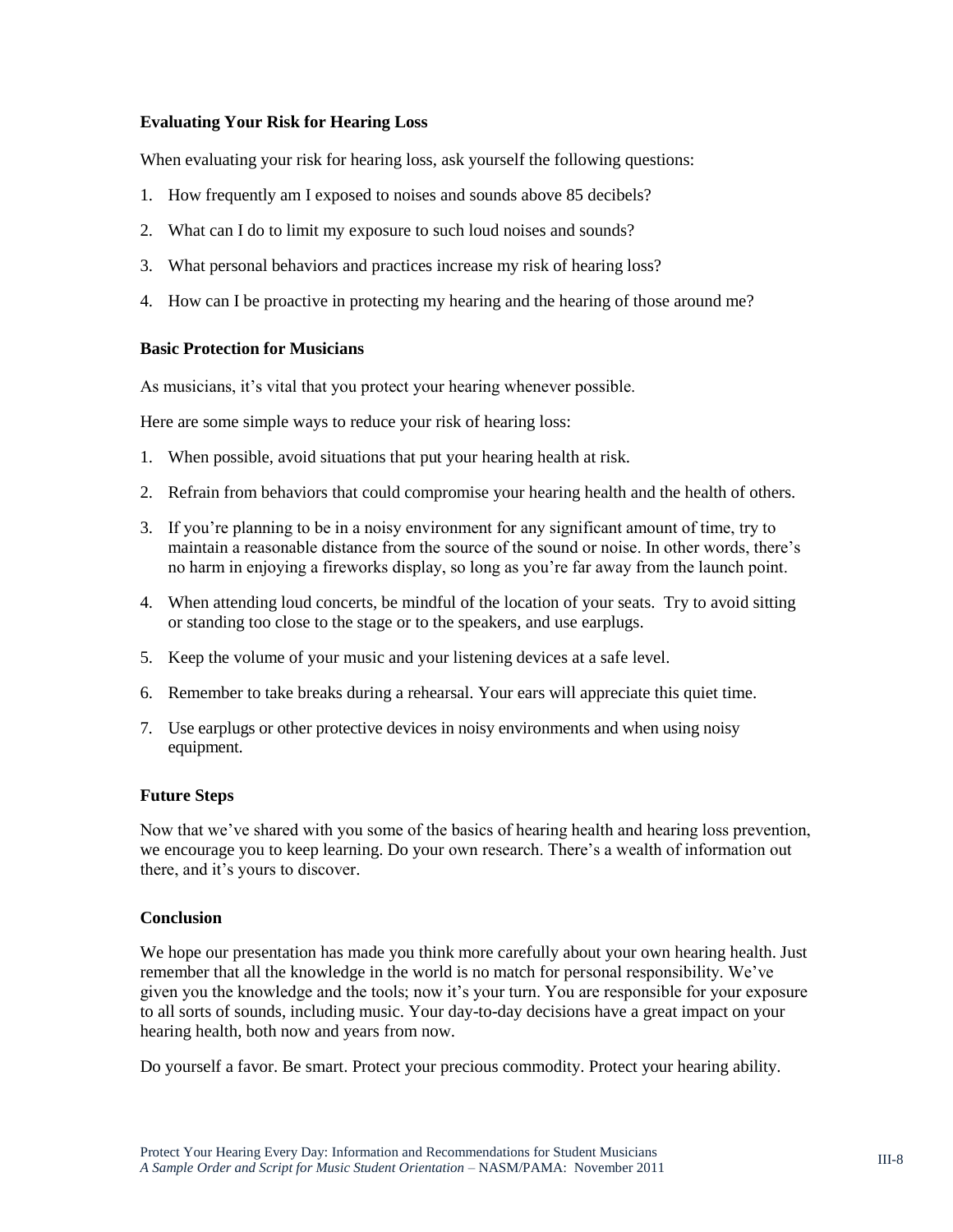### **Resources – Information and Research**

#### **Hearing Health Project Partners**

National Association of School of Music (NASM) <http://nasm.arts-accredit.org/>

Performing Arts Medicine Association (PAMA) <http://www.artsmed.org/index.html>

PAMA Bibliography (search tool) <http://www.artsmed.org/bibliography.html>

#### **General Information on Acoustics**

Acoustical Society of America [\(http://acousticalsociety.org/](http://acousticalsociety.org/))

Acoustics.com [\(http://www.acoustics.com\)](http://www.acoustics.com/)

Acoustics for Performance, Rehearsal, and Practice Facilities Available through the NASM Web site [\(click here to purchase\)](http://nasm.arts-accredit.org/index.jsp?page=Catalog&itemId=7dd5482738ef7ff7de8e351d086350d6)

#### **Health and Safety Standards Organizations**

American National Standards Institute (ANSI) [\(http://www.ansi.org/\)](http://www.ansi.org/)

The National Institute for Occupational Safety and Health (NIOSH) [\(http://www.cdc.gov/niosh/\)](http://www.cdc.gov/niosh/)

Occupational Safety and Health Administration (OSHA) [\(http://www.osha.gov/\)](http://www.osha.gov/)

#### **Medical Organizations Focused on Hearing Health**

American Academy of Audiology [\(http://www.audiology.org/Pages/default.aspx](http://www.audiology.org/Pages/default.aspx))

American Academy of Otolaryngology – Head and Neck Surgery [\(http://www.entnet.org/index.cfm\)](http://www.entnet.org/index.cfm)

American Speech-Language-Hearing Association (ASHA) [\(http://www.asha.org/\)](http://www.asha.org/)